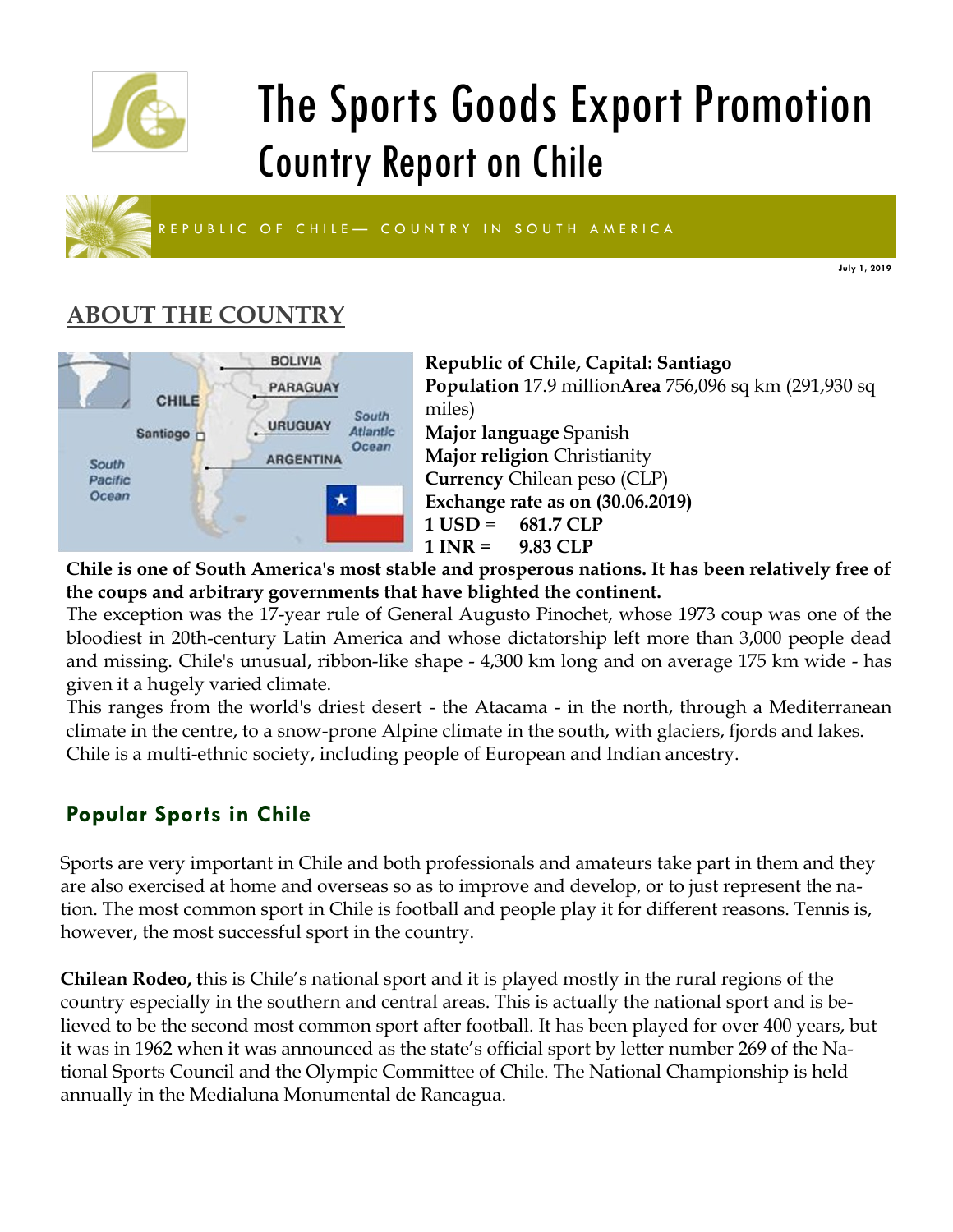### **Popular Sports in Chile (Contd)**

Chile has attained immense global success in other sports. There have also been significant people in some of these sports but most are not known to the general public because those types of sports are not that popular across the country.

Besides football and tennis other sports in Chile include handball, baseball, basketball, cricket, polo, volleyball, rugby league, rugby union, rowing, sailing, horse racing, and cycling just to mention a few.

#### **Trade with Chile**

India has friendly relations with Chile. Chile has been cooperating with India at the International forum and expansion of India Chile PTA will enhance the trade and economic relations between the two countries. The expansion would be an important landmark in India-Chile relations and consolidate the traditional fraternal relations that have existed between India and LAC countries. Among the LAC countries, Chile was the third largest trading partner of India during 2015-16. India's bilateral trade with Chile stood at US\$ 2.64 billion with exports at US\$ 0.68 billion and imports at US\$ 1.96 billion respectively during 2015-16.

India's exports to Chile are diverse which consist of transport equipment, drugs and pharmaceuticals, yarn of polyester fibers, tyres and tubes, manufacture of metals, articles of apparel, organic/inorganic and agro chemicals, textiles, readymade garments, plastic goods, leather products, engineering goods, imitation jewellery, sports goods and handicrafts. Major items of Import from Chile are copper ore and concentrates, iodine, copper anodes, copper cathodes, molybdenum ores & concentrates, lithium carbonates & oxide, metal scrap, inorganic chemicals, pulp & waste paper, fruits & nuts excluding cashews, fertilizers and machinery.

| Rank           | <b>Exporters</b> | Imported value in 2016 | Imported value in 2017 | Imported value in 2018 |
|----------------|------------------|------------------------|------------------------|------------------------|
|                | World            | 273,779                | 323,572                | 333,867                |
|                | <b>China</b>     | 226,874                | 271,008                | 278,608                |
| $\overline{2}$ | <b>USA</b>       | 11,969                 | 13,376                 | 14,157                 |
| 3              | <b>Mexico</b>    | 10,429                 | 7,780                  | 8,740                  |
| 4              | Indonesia        | 2,178                  | 3,175                  | 4,602                  |
| 5              | <b>Malaysia</b>  | 3,807                  | 4,199                  | 4,485                  |
| 6              | <b>Viet Nam</b>  | 2,765                  | 3,961                  | 4,433                  |
| 7              | <b>Canada</b>    | 2,363                  | 2,883                  | 2,305                  |
| 8              | <b>Colombia</b>  | 1,280                  | 1,421                  | 1,193                  |
| 9              | <b>Peru</b>      | 234                    | 554                    | 1,149                  |
| 10             | Germany          | 556                    | 695                    | 1,024                  |
| 23             | India            | 150                    | 467                    | 293                    |

#### **9503 wheeled toys; dolls; puzzles of all kinds Import by Chile**

Value in USD Thousand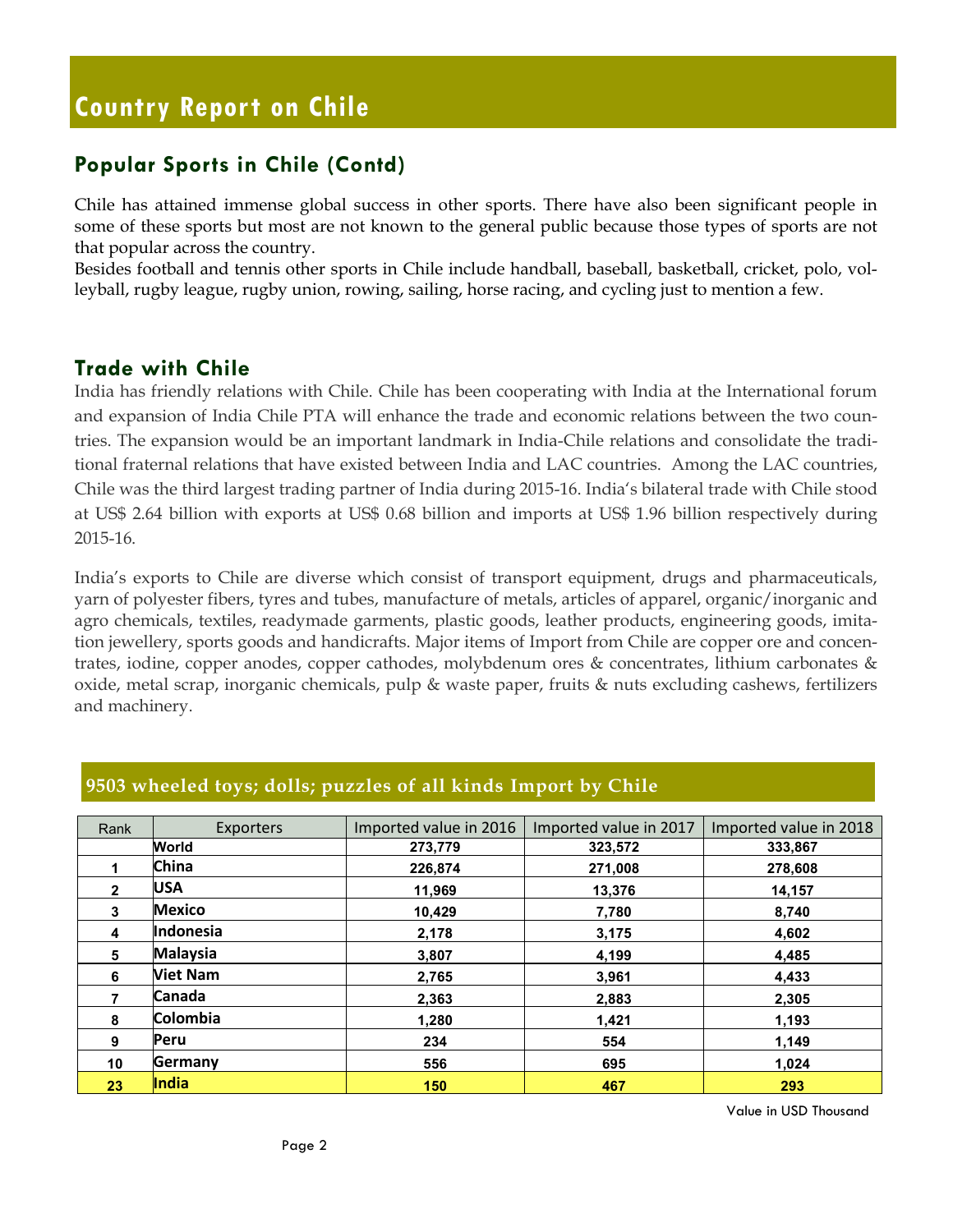#### **9504 Video game consoles, table or parlour games, bowling alley equip. Import by Chile**

| <b>Rank</b>             | <b>Exporters</b>                | Imported value in 2016 | Imported value in 2017 | Imported value in 2018 |
|-------------------------|---------------------------------|------------------------|------------------------|------------------------|
|                         | World                           | 118.542                | 153,926                | 172,470                |
|                         | <b>China</b>                    | 60,159                 | 82,670                 | 87,185                 |
| $\mathbf{2}$            | <b>United States of America</b> | 46.749                 | 51,220                 | 62,447                 |
| 3                       | <b>United Kingdom</b>           | 1,737                  | 2,464                  | 5,308                  |
| $\overline{\mathbf{4}}$ | Japan                           | 554                    | 4,223                  | 5,112                  |
| 5                       | <b>Spain</b>                    | 1.204                  | 1,091                  | 2,388                  |
| 6                       | Taipei, Chinese                 | 627                    | 856                    | 1.151                  |
|                         | <b>Belgium</b>                  | 516                    | 982                    | 830                    |
| 8                       | <b>Slovenia</b>                 | 967                    | 971                    | 772                    |
| 9                       | Peru                            | 80                     | 216                    | 675                    |
| 10                      | Hong Kong, China                | 344                    | 638                    | 519                    |
| 27                      | <b>India</b>                    | 107                    | 20                     | 32                     |

## **9506 All kinds of sports equipment Import by Chile**

| Rank           | <b>Exporters</b>                | Imported value in 2016 | Imported value in 2017 | Imported value in 2018 |
|----------------|---------------------------------|------------------------|------------------------|------------------------|
|                | World                           | 114.848                | 140.888                | 143.540                |
|                | <b>China</b>                    | 82,536                 | 103,426                | 103,128                |
| $\overline{2}$ | <b>United States of America</b> | 7,241                  | 8,073                  | 11,134                 |
| $\mathbf{3}$   | <b>Pakistan</b>                 | 3,360                  | 4,392                  | 4,413                  |
| 4              | Taipei, Chinese                 | 2,972                  | 4,080                  | 4,106                  |
| 5              | <b>Italy</b>                    | 2,306                  | 2,522                  | 2,946                  |
| 6              | <b>Viet Nam</b>                 | 2,288                  | 2,842                  | 2,070                  |
|                | <b>Thailand</b>                 | 1,650                  | 1,470                  | 1,445                  |
| 8              | Germany                         | 1.241                  | 1,269                  | 1,418                  |
| 9              | <b>Spain</b>                    | 1,625                  | 2,040                  | 1,405                  |
| 10             | <b>France</b>                   | 895                    | 828                    | 1,258                  |
| 11             | India                           | 421                    | 953                    | 1.133                  |

#### **9507 Fishing rods, fish-hooks etc, hunting or shooting requisites Import by Chile**

| Rank         | <b>Exporters</b>   | Imported value in 2016 | Imported value in 2017 | Imported value in 2018 |
|--------------|--------------------|------------------------|------------------------|------------------------|
|              | World              | 5,340                  | 5,854                  | 6,678                  |
|              | China              | 2,960                  | 3,379                  | 3,866                  |
| $\mathbf{2}$ | <b>USA</b>         | 523                    | 491                    | 513                    |
| 3            | <b>Spain</b>       | 136                    | 346                    | 394                    |
| 4            | Korea, Republic of | 292                    | 296                    | 368                    |
| 5            | <b>Estonia</b>     | 227                    | 307                    | 219                    |
| 6            | Taipei, Chinese    | 280                    | 254                    | 209                    |
| 7            | Japan              | 77                     | 57                     | 168                    |
| 8            | Poland             | 107                    | 102                    | 144                    |
| 9            | Indonesia          | 104                    | 82                     | 92                     |
| 10           | <b>Viet Nam</b>    | 0                      | 0                      | 82                     |
| 37           | India              |                        | $\overline{2}$         | 1                      |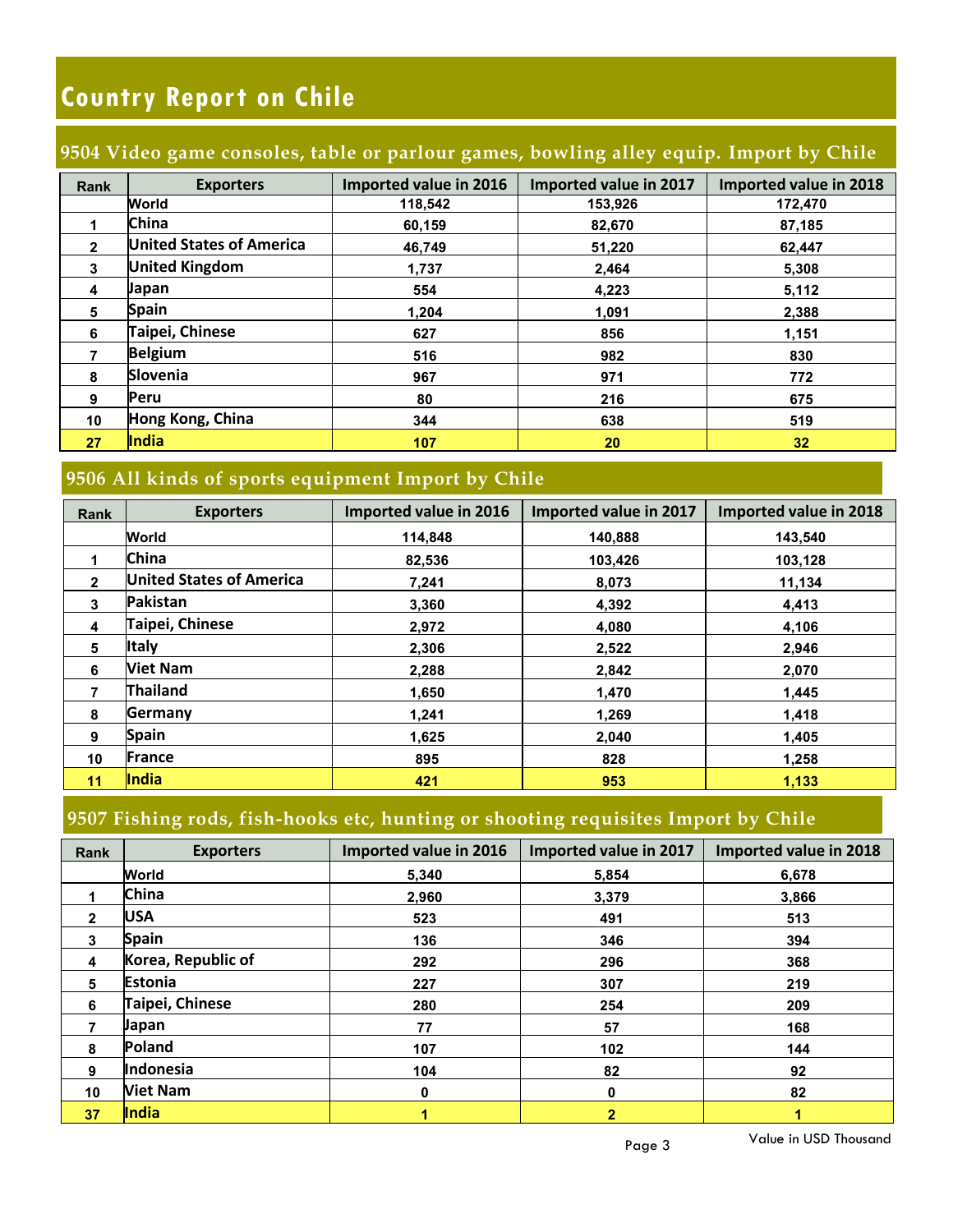#### **Supermarkets in Santiago**

The major supermarkets in Santiago are: Jumbo, Tottus, Lider, Unimark, Santa Isabel, and Ekono. These are ordered more or less from largest to smallest. Jumbo or Tottus - For more diverse product choices, more international products, and a bigger supple of fresh fruits, vegetables, fishes, and meats.

Lider and Ekono actually belong to Walmart, so it might be interesting and refreshing to see Walmart's Great Value products in these markets.

## **Preferential Trade Agreement**

An agreement on the expansion of India–Chile Preferential Trade Agreement (PTA) was signed between India and Chile in a meeting held between Ms. Rita Teaotia, Commerce Secretary and Mr. Andrés Barbé González, Ambassador, Embassy of Chile on 6th September, 2016.

A Preferential Trade Agreement (PTA) between India and Chile was earlier signed on March 8, 2006 and came into force with effect from August, 2007. In the original PTA concluded in March 2006, India's offer list to Chile consisted of 178 tariff lines the Margin of Preference (MoP) ranging from 10%-50% at 8-digit level and Chile's offer list to India consisted of 296 tariff lines with MoP ranging from 10% - 100% at 8-digit level.

India's export basket with Chile is diversified and keeping in view the wide variety of tariff lines offered by Chile, the expanded PTA would immensely benefit India. Under the expanded PTA, Chile has offered concessions to India on 1798 tariff lines with Margin of Preference (MoP) ranging from 30%-100%.

*Following items from Chapter 95 are included in PTA. Last column (Preference Margin) shows the %age of import duty (standard rate) waived off in Chile, when these items are imported from India, supported by Certificate of Origin:-*

| Sr. No.        | HS Code-8<br>Digit | Description                                                                                               | Preference<br>Margin |
|----------------|--------------------|-----------------------------------------------------------------------------------------------------------|----------------------|
| 1              | 95030080           | -Other toys and reduced-size ('scale') models and similar rec-<br>reational models, incorporating a motor | 80%                  |
| $\overline{2}$ | 95030090           | Other                                                                                                     | 100%                 |
| 3              | 95051010           | <b>Christmas Tree Decorations</b>                                                                         | 60%                  |
| 4              | 95051020           | Trimmings                                                                                                 | 100%                 |
| 5              | 95051090           | Other                                                                                                     | 80%                  |
| 6              | 95066210           | Footballs and soccer balls                                                                                | 100%                 |
| 7              | 95066220           | <b>Basketballs</b>                                                                                        | 80%                  |
| 8              | 95066290           | <b>Other</b>                                                                                              | 30%                  |
| 9              | 95066900           | Balls, other than golf balls and tabletennis balls : Other                                                | 30%                  |
| 10             | 95069110           | For general physical exercise                                                                             | 80%                  |
| 11             | 95069120           | For gymnastics                                                                                            | 100%                 |
| 12             | 95069130           | For athletics                                                                                             | 100%                 |
| 13             | 95069910           | Sports protective equipment                                                                               | 100%                 |
| 14             | 95069990           | other                                                                                                     | 80%                  |